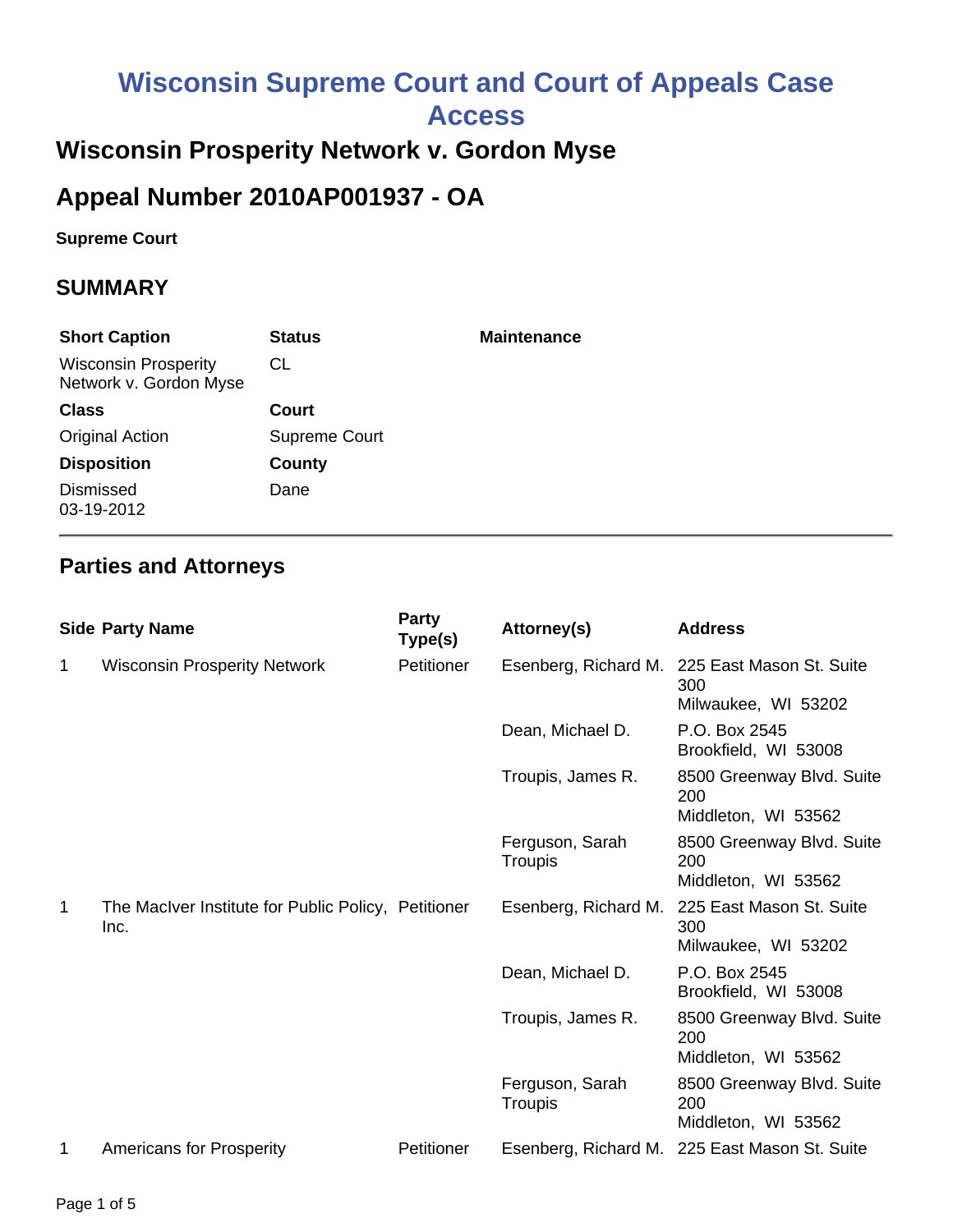|   |                                            |            |                            | 300<br>Milwaukee, WI 53202                              |
|---|--------------------------------------------|------------|----------------------------|---------------------------------------------------------|
|   |                                            |            | Dean, Michael D.           | P.O. Box 2545<br>Brookfield, WI 53008                   |
|   |                                            |            | Troupis, James R.          | 8500 Greenway Blvd. Suite<br>200                        |
|   |                                            |            |                            | Middleton, WI 53562                                     |
|   |                                            |            | Ferguson, Sarah<br>Troupis | 8500 Greenway Blvd. Suite<br>200<br>Middleton, WI 53562 |
| 1 | King, David                                | Petitioner | Esenberg, Richard M.       | 225 East Mason St. Suite                                |
|   |                                            |            |                            | 300<br>Milwaukee, WI 53202                              |
|   |                                            |            | Dean, Michael D.           | P.O. Box 2545<br>Brookfield, WI 53008                   |
|   |                                            |            | Troupis, James R.          | 8500 Greenway Blvd. Suite<br>200                        |
|   |                                            |            |                            | Middleton, WI 53562                                     |
|   |                                            |            | Ferguson, Sarah<br>Troupis | 8500 Greenway Blvd. Suite<br>200                        |
|   |                                            |            |                            | Middleton, WI 53562                                     |
| 1 | Concerned Citizens of Iowa County,<br>Inc. | Petitioner | Esenberg, Richard M.       | 225 East Mason St. Suite<br>300<br>Milwaukee, WI 53202  |
|   |                                            |            | Dean, Michael D.           | P.O. Box 2545<br>Brookfield, WI 53008                   |
|   |                                            |            | Troupis, James R.          | 8500 Greenway Blvd. Suite                               |
|   |                                            |            |                            | 200<br>Middleton, WI 53562                              |
|   |                                            |            | Ferguson, Sarah<br>Troupis | 8500 Greenway Blvd. Suite<br>200                        |
|   |                                            |            |                            | Middleton, WI 53562                                     |
| 1 | Curran, Daniel O.                          | Petitioner |                            | Esenberg, Richard M. 225 East Mason St. Suite<br>300    |
|   |                                            |            |                            | Milwaukee, WI 53202                                     |
|   |                                            |            | Dean, Michael D.           | P.O. Box 2545<br>Brookfield, WI 53008                   |
|   |                                            |            | Troupis, James R.          | 8500 Greenway Blvd. Suite<br>200<br>Middleton, WI 53562 |
|   |                                            |            |                            |                                                         |
|   |                                            |            | Ferguson, Sarah<br>Troupis | 8500 Greenway Blvd. Suite<br>200<br>Middleton, WI 53562 |
| 1 | Paul, Oriannah                             | Petitioner | Esenberg, Richard M.       | 225 East Mason St. Suite<br>300                         |
|   |                                            |            |                            | Milwaukee, WI 53202                                     |
|   |                                            |            | Dean, Michael D.           | P.O. Box 2545<br>Brookfield, WI 53008                   |
|   |                                            |            | Troupis, James R.          | 8500 Greenway Blvd. Suite<br>200<br>Middleton, WI 53562 |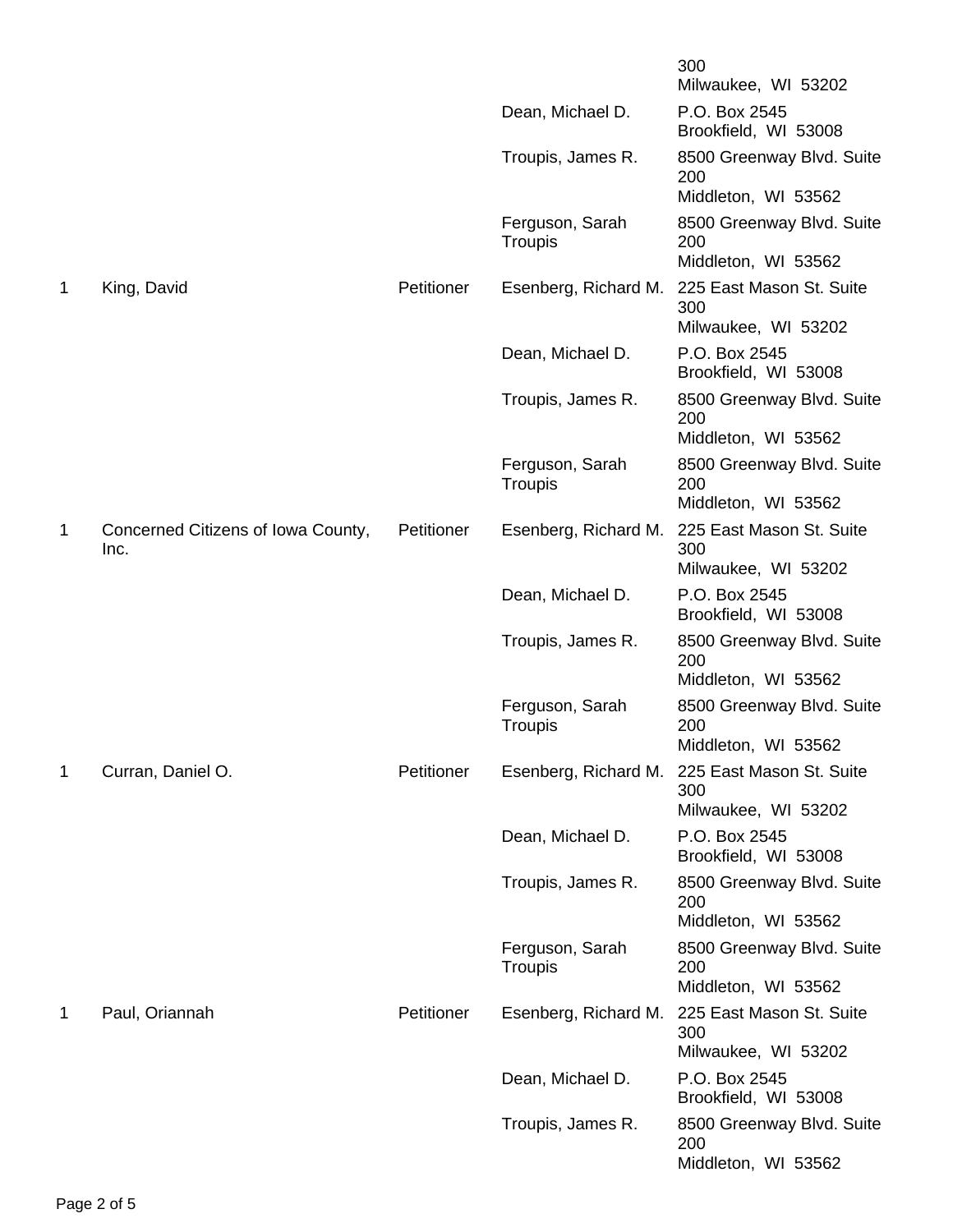|                |                                 |            | Ferguson, Sarah<br>Troupis     | 8500 Greenway Blvd. Suite<br>200<br>Middleton, WI 53562 |
|----------------|---------------------------------|------------|--------------------------------|---------------------------------------------------------|
| 1              | The Sheboygan Liberty Coalition | Petitioner | Esenberg, Richard M.           | 225 East Mason St. Suite<br>300<br>Milwaukee, WI 53202  |
|                |                                 |            | Dean, Michael D.               | P.O. Box 2545<br>Brookfield, WI 53008                   |
|                |                                 |            | Troupis, James R.              | 8500 Greenway Blvd. Suite<br>200<br>Middleton, WI 53562 |
|                |                                 |            | Ferguson, Sarah<br>Troupis     | 8500 Greenway Blvd. Suite<br>200                        |
|                |                                 |            |                                | Middleton, WI 53562                                     |
| 1              | Simac, Kimberly J.              | Petitioner | Esenberg, Richard M.           | 225 East Mason St. Suite<br>300<br>Milwaukee, WI 53202  |
|                |                                 |            | Dean, Michael D.               | P.O. Box 2545                                           |
|                |                                 |            |                                | Brookfield, WI 53008                                    |
|                |                                 |            | Troupis, James R.              | 8500 Greenway Blvd. Suite<br>200<br>Middleton, WI 53562 |
|                |                                 |            |                                |                                                         |
|                |                                 |            | Ferguson, Sarah<br>Troupis     | 8500 Greenway Blvd. Suite<br>200<br>Middleton, WI 53562 |
| 1              | Northwoods Patriot Group, Inc.  | Petitioner | Esenberg, Richard M.           | 225 East Mason St. Suite<br>300                         |
|                |                                 |            |                                | Milwaukee, WI 53202                                     |
|                |                                 |            | Dean, Michael D.               | P.O. Box 2545<br>Brookfield, WI 53008                   |
|                |                                 |            | Troupis, James R.              | 8500 Greenway Blvd. Suite<br>200<br>Middleton, WI 53562 |
|                |                                 |            | Ferguson, Sarah<br>Troupis     | 8500 Greenway Blvd. Suite<br>200                        |
|                |                                 |            |                                | Middleton, WI 53562                                     |
| $\overline{2}$ | Myse, Gordon                    |            | Respondent Bellavia, Thomas C. | P.O. Box 7857<br>Madison, WI 53707-7857                 |
|                |                                 |            | Kawski, Clayton<br>Patrick     | P.O. Box 7857<br>Madison, WI 53707-7857                 |
| $\overline{2}$ | Barland, Thomas                 |            | Respondent Bellavia, Thomas C. | P.O. Box 7857<br>Madison, WI 53707-7857                 |
|                |                                 |            | Kawski, Clayton<br>Patrick     | P.O. Box 7857<br>Madison, WI 53707-7857                 |
| 2              | Brennan, Michael                |            | Respondent Bellavia, Thomas C. | P.O. Box 7857<br>Madison, WI 53707-7857                 |
|                |                                 |            | Kawski, Clayton<br>Patrick     | P.O. Box 7857<br>Madison, WI 53707-7857                 |
| 2              | Cane, Thomas                    |            | Respondent Bellavia, Thomas C. | P.O. Box 7857<br>Madison, WI 53707-7857                 |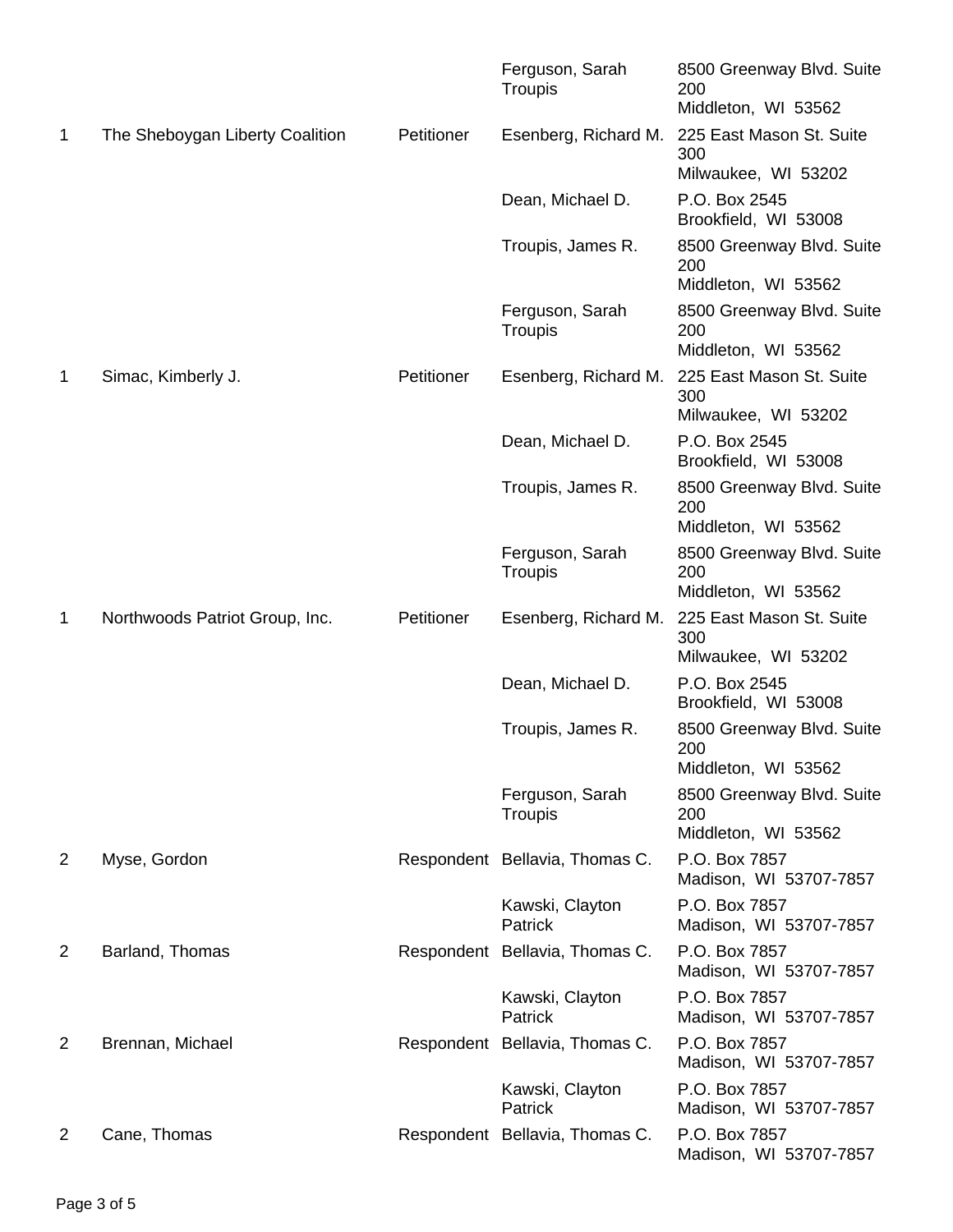|   |                                                   |                          | Kawski, Clayton<br>Patrick        | P.O. Box 7857<br>Madison, WI 53707-7857                   |
|---|---------------------------------------------------|--------------------------|-----------------------------------|-----------------------------------------------------------|
| 2 | Nichol, Gerald C.                                 |                          | Respondent Bellavia, Thomas C.    | P.O. Box 7857<br>Madison, WI 53707-7857                   |
|   |                                                   |                          | Kawski, Clayton<br><b>Patrick</b> | P.O. Box 7857<br>Madison, WI 53707-7857                   |
| 2 | Deininger, David G.                               |                          | Respondent Bellavia, Thomas C.    | P.O. Box 7857<br>Madison, WI 53707-7857                   |
|   |                                                   |                          | Kawski, Clayton<br>Patrick        | P.O. Box 7857<br>Madison, WI 53707-7857                   |
| 2 | Kennedy, Kevin                                    |                          | Respondent Bellavia, Thomas C.    | P.O. Box 7857<br>Madison, WI 53707-7857                   |
|   |                                                   |                          | Kawski, Clayton<br><b>Patrick</b> | P.O. Box 7857<br>Madison, WI 53707-7857                   |
| 2 | Bell, Mary                                        | Intervenor<br>Respondent | Friebert, Robert H.               | 330 E. Kilbourn Ave., Ste.<br>1250<br>Milwaukee, WI 53202 |
|   |                                                   |                          | Kobelt, Kurt C.                   | P.O. Box 8003<br>Madison, WI 53708                        |
|   |                                                   |                          | O'Neill, Matthew W.               | 622 N. Water St., Ste. 500<br>Milwaukee, WI 53202-4910    |
| 2 | <b>Wisconsin Education Association</b><br>Council | Intervenor<br>Respondent | Friebert, Robert H.               | 330 E. Kilbourn Ave., Ste.<br>1250<br>Milwaukee, WI 53202 |
|   |                                                   |                          | Kobelt, Kurt C.                   | P.O. Box 8003<br>Madison, WI 53708                        |
|   |                                                   |                          | O'Neill, Matthew W.               | 622 N. Water St., Ste. 500<br>Milwaukee, WI 53202-4910    |
|   |                                                   |                          |                                   |                                                           |

### **Interested Parties**

| <b>Name</b>               | <b>Address</b>                                                              | Title                     | <b>Comment</b>                         |
|---------------------------|-----------------------------------------------------------------------------|---------------------------|----------------------------------------|
| Vanderhulst,<br>Joseph A. | The National Building<br>1 South Sixth Street<br>Terre Haute, IN 47807-3510 | Other Interested<br>Party | WI Right to Life                       |
| Elf, Randy                | The National Building<br>1 South Sixth Street<br>Terre Haute, IN 47807-3510 | Other Interested<br>Party | WI Right to Life                       |
| Brant, Kirby E.           | 1526 Golf View Rd., #G<br>Madison, WI 53704-7017                            | Other Interested<br>Party | Heartland                              |
| Hoersting, Stephen<br>М.  | 124 S. West Street, Suite 201<br>Alexandria, VA 22314                       | Other Interested<br>Party | <b>Center for Competitive Politics</b> |
| Olson, Mitchell R.        | P.O. Box 1767<br>Madison, WI 53701-1767                                     | Other Interested<br>Party |                                        |
| Sanders, Anthony<br>В.    | 520 Nicollet Mall, Ste. 550<br>Minneapolis, MN 55402                        | Other Interested<br>Party |                                        |
| McGrath, Lee U.           | 527 Marquette Avenue Suite<br>1600<br>Minneapolis, MN 55402                 | Other Interested<br>Party | Institute for Justice                  |